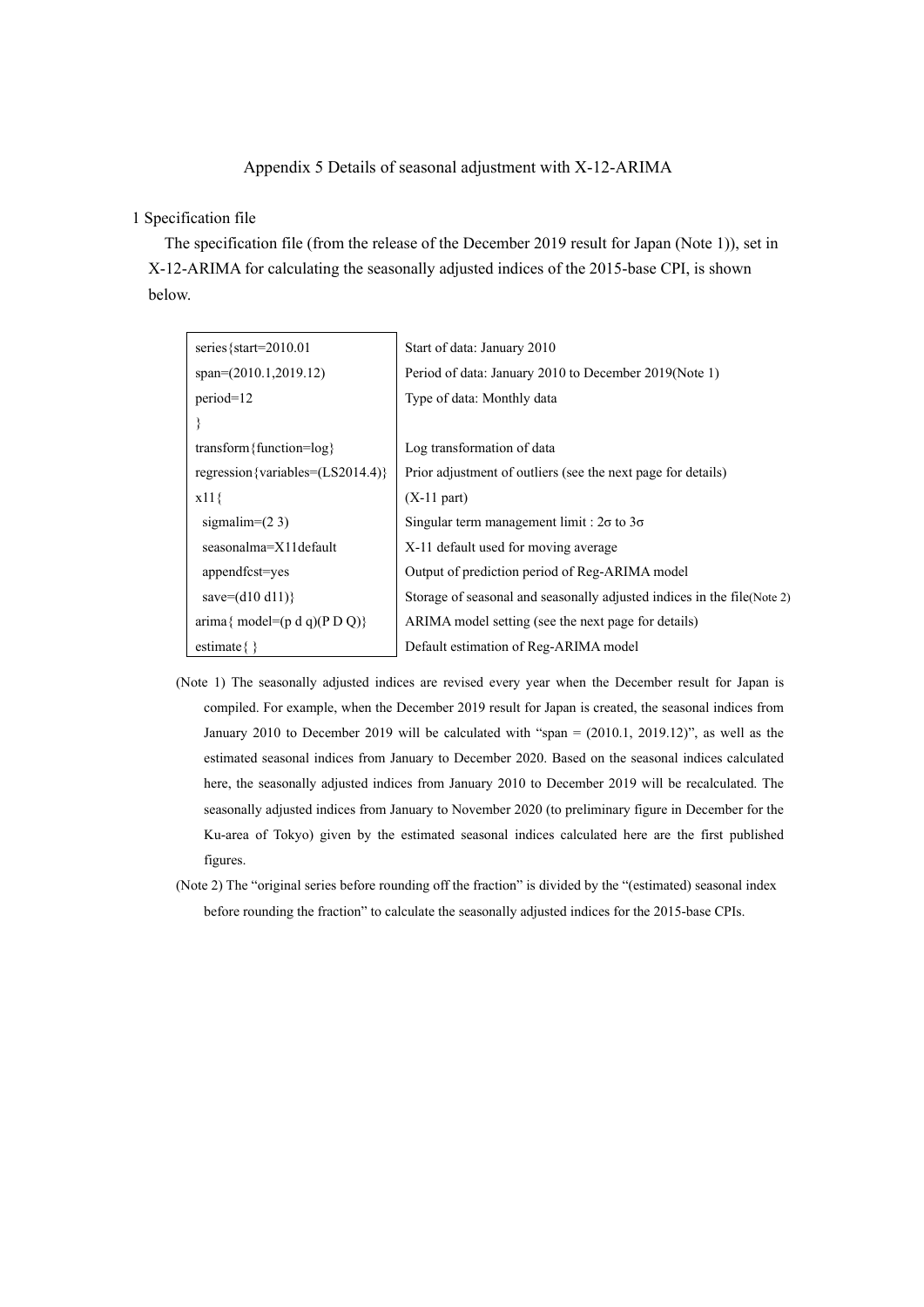## 2 ARIMA model setting and prior adjustment of outliers

The table below shows the ARIMA model and prior adjustment of outliers for each grouping<sup>\*</sup>.

| $(1)$ Japan                                                      |                                                            |                       |                                                                            |                    |  |
|------------------------------------------------------------------|------------------------------------------------------------|-----------------------|----------------------------------------------------------------------------|--------------------|--|
| Group                                                            | After the release of the December<br>2019 result for Japan |                       | (Reference) Before the release<br>of the November 2019 result for<br>Japan |                    |  |
|                                                                  | ARIMA model<br>(p d q)(P D Q)                              | Outlier<br>setting    | ARIMA model<br>(p d q)(P D Q)                                              | Outlier<br>setting |  |
| All items                                                        | (0 1 1)(0 1 1)                                             | LS2014.4              | (0 1 1)(0 1 1)                                                             | LS2014.4           |  |
| All items, less fresh food                                       | (011)(011)                                                 | LS2014.4              | (1 1 0)(0 1 1)                                                             | LS2014.4           |  |
| All items, less imputed rent                                     | (0 1 1)(0 1 1)                                             | LS2014.4              | (0 1 1)(0 1 1)                                                             | LS2014.4           |  |
| All items, less imputed rent<br>and fresh food                   | (0 1 1)(0 1 1)                                             | LS2014.4              | (1 1 0)(0 1 1)                                                             | LS2014.4           |  |
| All items, less food (less<br>alcoholic beverages) and<br>energy | (110)(110)                                                 | LS2014.4              | (212)(110)                                                                 | LS2014.4           |  |
| All items, less fresh food<br>and energy                         | $(1\ 1\ 1)(1\ 1\ 0)$                                       | LS2014.4              | $(1\ 1\ 1)(0\ 1\ 2)$                                                       | LS2014.4           |  |
| Goods                                                            | (211)(111)                                                 | LS2014.4              | (211)(011)                                                                 | LS2014.4           |  |
| Semi-durable goods                                               | (0 1 0)(0 1 2)                                             | LS2014.4<br>LS2019.10 | (0 1 0)(1 1 0)                                                             | LS2014.4           |  |
| Goods, less fresh food                                           | (0 1 1)(1 1 1)                                             | LS2014.4              | (0 1 1)(1 1 1)                                                             | LS2014.4           |  |

| fter the release of the December<br>2019 result for Japan |                       | (Reference) Before the release<br>of the November 2019 result for<br>Japan |                    |  |
|-----------------------------------------------------------|-----------------------|----------------------------------------------------------------------------|--------------------|--|
| RIMA model<br>o d q)(P D Q)                               | Outlier<br>setting    | ARIMA model<br>(p d q)(P D Q)                                              | Outlier<br>setting |  |
| (0 1 1)(0 1 1)                                            | LS2014.4              | (0 1 1)(0 1 1)                                                             | LS2014.4           |  |
| (011)(011)                                                | LS2014.4              | (1 1 0)(0 1 1)                                                             | LS2014.4           |  |
| (0 1 1)(0 1 1)                                            | LS2014.4              | (0 1 1)(0 1 1)                                                             | LS2014.4           |  |
| (011)(011)                                                | LS2014.4              | (1 1 0)(0 1 1)                                                             | LS2014.4           |  |
| (110)(110)                                                | LS2014.4              | (212)(110)                                                                 | LS2014.4           |  |
| $(1\ 1\ 1)(1\ 1\ 0)$                                      | LS2014.4              | $(1\ 1\ 1)(0\ 1\ 2)$                                                       | LS2014.4           |  |
| (211)(111)                                                | LS2014.4              | (211)(011)                                                                 | LS2014.4           |  |
| (0 1 0)(0 1 2)                                            | LS2014.4<br>LS2019.10 | (0 1 0)(1 1 0)                                                             | LS2014.4           |  |
| (0 1 1)(1 1 1)                                            | LS2014.4              | (0 1 1)(1 1 1)                                                             | LS2014.4           |  |

## (2) Ku-area of Tokyo

| Group                                                               | After the release of the December<br>2019 (final) result for the Ku-area<br>of Tokyo |                    | (Reference) Before the release<br>of the December 2019<br>(preliminary) result for the<br>Ku-area of Tokyo |                    |
|---------------------------------------------------------------------|--------------------------------------------------------------------------------------|--------------------|------------------------------------------------------------------------------------------------------------|--------------------|
|                                                                     | ARIMA model<br>(p d q)(P D Q)                                                        | Outlier<br>setting | ARIMA model<br>(p d q)(P D Q)                                                                              | Outlier<br>setting |
| All items                                                           | (212)(011)                                                                           | LS2014.4           | (0 1 1)(0 1 1)                                                                                             | LS2014.4           |
| All items, less fresh food                                          | (212)(212)                                                                           | LS2014.4           | (212)(011)                                                                                                 | LS2014.4           |
| All items, less imputed rent                                        | (212)(011)                                                                           | LS2014.4           | (011)(011)                                                                                                 | LS2014.4           |
| All items, less imputed rent<br>and fresh food                      | (212)(212)                                                                           | LS2014.4           | (212)(011)                                                                                                 | LS2014.4           |
| All items, less food (less<br>alcoholic beverages)<br>and<br>energy | (2 1 2)(1 1 0)                                                                       | LS2014.4           | (2 1 2)(1 1 0)                                                                                             | LS2014.4           |
| All items, less fresh food<br>and energy                            | $(1\ 1\ 1)(1\ 1\ 0)$                                                                 | LS2014.4           | $(1\ 1\ 1)(1\ 1\ 2)$                                                                                       | LS2014.4           |
| Goods                                                               | (211)(011)                                                                           | LS2014.4           | (212)(011)                                                                                                 | LS2014.4           |
| Semi-durable goods                                                  | (0 1 2)(0 1 1)                                                                       | LS2014.4           | (0 1 2)(0 1 1)                                                                                             | LS2014.4           |
| Goods, less fresh food                                              | (2 1 2)(0 1 1)                                                                       | LS2014.4           | (2 1 2)(0 1 1)                                                                                             | LS2014.4           |

| (Reference) Before the release |                             |  |  |  |
|--------------------------------|-----------------------------|--|--|--|
| of the December 2019           |                             |  |  |  |
| (preliminary) result for the   |                             |  |  |  |
| Ku-area of Tokyo               |                             |  |  |  |
| ARIMA model                    | $\overline{\text{Outlier}}$ |  |  |  |
| (p d q)(P D Q)                 | setting                     |  |  |  |
| $(0\ 1\ 1)(0\ 1\ 1)$           | LS2014.4                    |  |  |  |
| (212)(011)                     | LS2014.4                    |  |  |  |
| $(0\ 1\ 1)(0\ 1\ 1)$           | LS2014.4                    |  |  |  |
| (212)(011)                     | LS2014.4                    |  |  |  |
| (212)(110)                     | LS2014.4                    |  |  |  |
| $(1\ 1\ 1)(1\ 1\ 2)$           | LS2014.4                    |  |  |  |
| (212)(011)                     | LS2014.4                    |  |  |  |
| (0 1 2)(0 1 1)                 | LS2014.4                    |  |  |  |
| (2 1 2)(0 1 1)                 | LS2014.4                    |  |  |  |